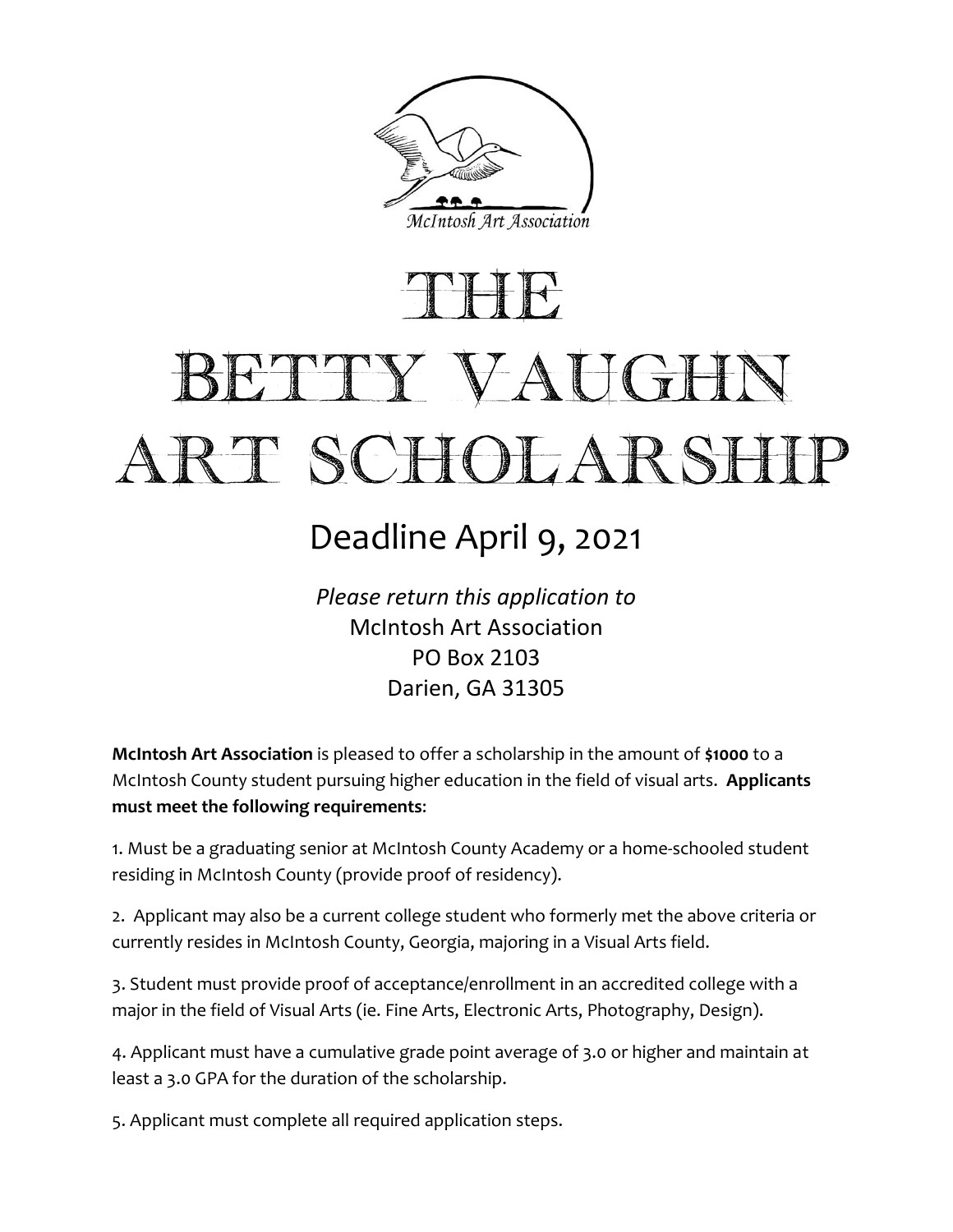

## THE BETTY VAUGHN ART SCHOLARSHIP

### **PERSONAL INFORMATION** (please print legibly)

| (Provide proof of McIntosh County residency if not enrolled at MCA) GPA: _____________ |  |
|----------------------------------------------------------------------------------------|--|
| Name of College you plan to attend in the Fall                                         |  |
| I have been accepted at above school ____                                              |  |
| I am enrolled in above school                                                          |  |
| I have not yet committed to a college ____                                             |  |
|                                                                                        |  |
|                                                                                        |  |
|                                                                                        |  |
|                                                                                        |  |
|                                                                                        |  |
|                                                                                        |  |

*Applicant may attach a separate page stating any additional information they would like for the scholarship committee to consider.*